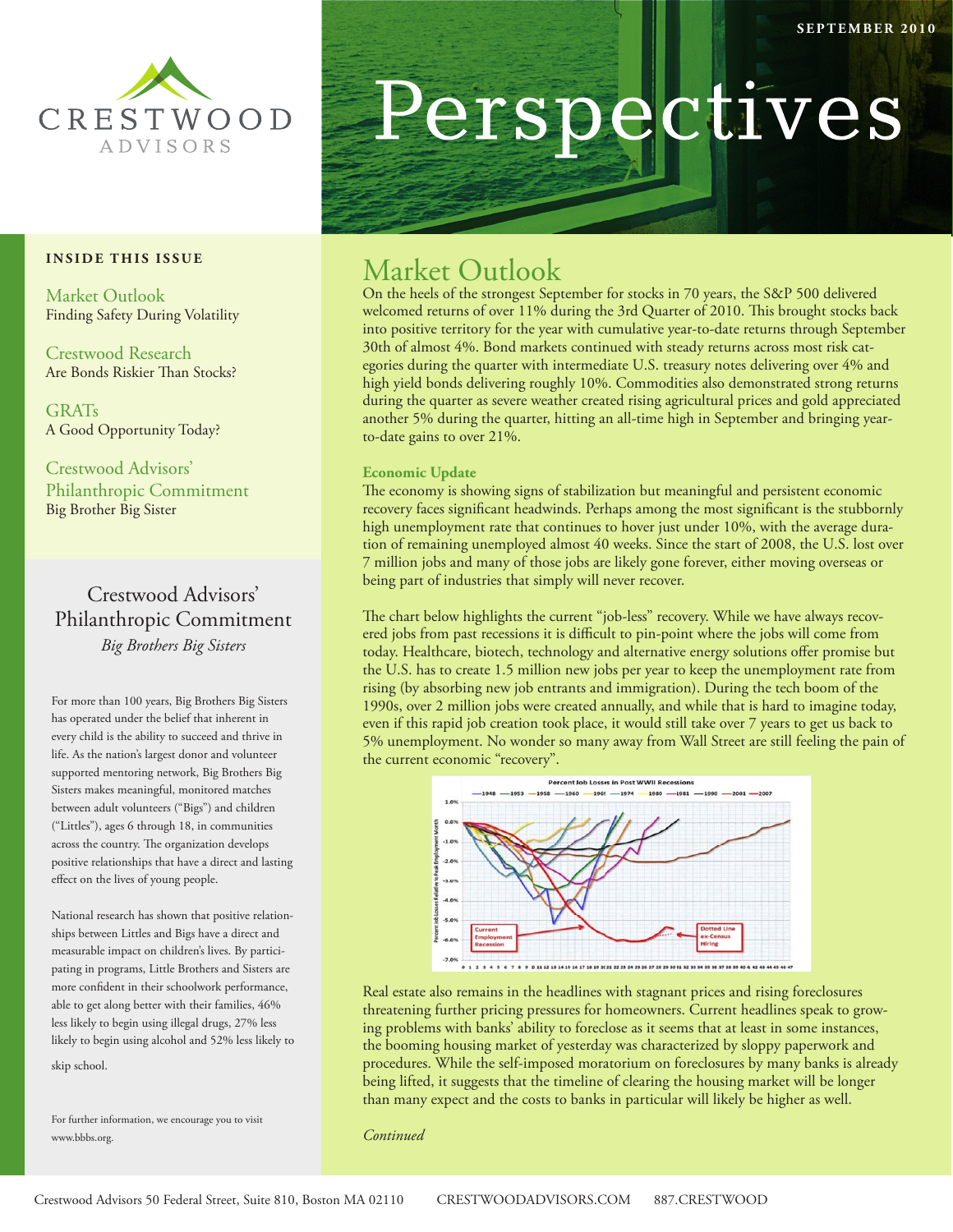

# Market Outlook

#### **Here Comes QE2!**

During the 3rd Quarter, the Federal Reserve cited high unemployment, an "unusually uncertain" economic recovery and "below target inflation" to set the stage for a second round of "quantitative easing" (QE2) – essentially the wholesale purchasing of U.S. treasury notes to provide liquidity to the economy. To date, the expansion of the Fed's balance sheet via QE1 has had little impact on credit availability as banks have preferred to invest their excess liquidity into bonds as opposed to making new loans. At least some of the lack of new loans reflects a lack of demand as many consumers and businesses have shifted attention to paying down debt rather than taking on more. This is why some suggest that the impact to economic growth of further liquidity from the Fed will be like "pushing on a string" and not be terribly effective at stimulating growth.

#### **Our Views & Portfolio Positioning**

It is our view that while the economic recovery will be slow and protracted, the investment opportunities have selectively become more interesting. Generally speaking, stocks remain relatively attractive versus bonds and other asset classes. Growth in corporate revenues and earnings continues to be stronger than expected and balance sheets are in very good shape, with cash as a percent of assets at record highs. While earnings may yet slow, concerns over the still-anemic economic recovery and upcoming U.S. elections have restrained valuations and P/E expansion. The current gap between earnings yields of stocks and bond yields is wide and approaching rarefied levels that have historically suggested a robust return opportunity for longer-term equity investors.

Comparing just relative income opportunities, the 2.1% dividend yield for the S&P 500 is almost 100% higher than the current yield on 5 year treasury notes. Our research supports our perspective that for the years ahead, we would rather invest in any number of large global companies with solid growth prospects, clean balance sheets, reasonable valuations and managements that are demonstrating their commitment to shareholders by using their strong free cash flow to buy back stock or increase dividends.

The importance of dividends (or at least the ability to pay dividends) has always been an important feature to our equity investments. Over long periods of time, dividends and the growth of dividends has been a dominant portion of the return available from stocks. As the following chart highlights, the significant shifts in valuation through P/E multiple expansion that characterized the two-decade bull market beginning in 1982 was more the exception than the rule.

#### **In Search of Yield**

With interest rates near historic lows and the Fed signaling its intent to keep them low for the foreseeable future,

20 Change in valuation Growth in real dividends Dividend yield 15 10  $\overline{5}$  $\mathbf{0}$  $-5$ 

The Importance of Dividends (S&P 500)





income sensitive investors have pursued bonds and other yield-oriented investments aggressively. While this is understandable, especially given the struggling economy and volatile equity markets, we believe that different yield-oriented investments offer different risk/reward scenarios and that discrimination among the alternatives is worthwhile.

1982-2000

As an example, both Real Estate Investment Trusts (REITs) and exchange-traded Master Limited Partnerships (MLPs) have been beneficiaries of investors' quest for yield. Certainly both REITs and MLPs can be attractive alternatives to bonds due to their relatively high yields, room for dividend growth, tax advantages and inflation protection; however, we continue to believe that MLPs have a more favorable risk profile and more attractive risk-adjusted return profile than REITs.

Our basic view has been that REITs carry higher risks due to the ongoing commercial real estate problems and that their access to capital would be more significantly constrained given their uniquely challenged assets. In contrast, while still facing a tighter credit environment, the natural monopolies of MLPs present better quality assets supported by the longterm demand for transporting oil & gas and would therefore be better positioned to sustain and grow their earnings and dividends over time.

Our preference for MLPs has taken the form of investments in both Oneok Partners (OKS) and the J.P. Morgan Alerian MLP Index ETN (AMJ). Oneok is engaged in the gathering, processing, storage and transportation of natural gas and is largely a fee driven business without significant exposure to the underlying commodity prices. AMJ is diversified portfolio of 50 MLPs focusing on oil & gas distribution, with the top

10 holdings representing 60% of the portfolio.

*Continued*

 $-10$ 

1871-2009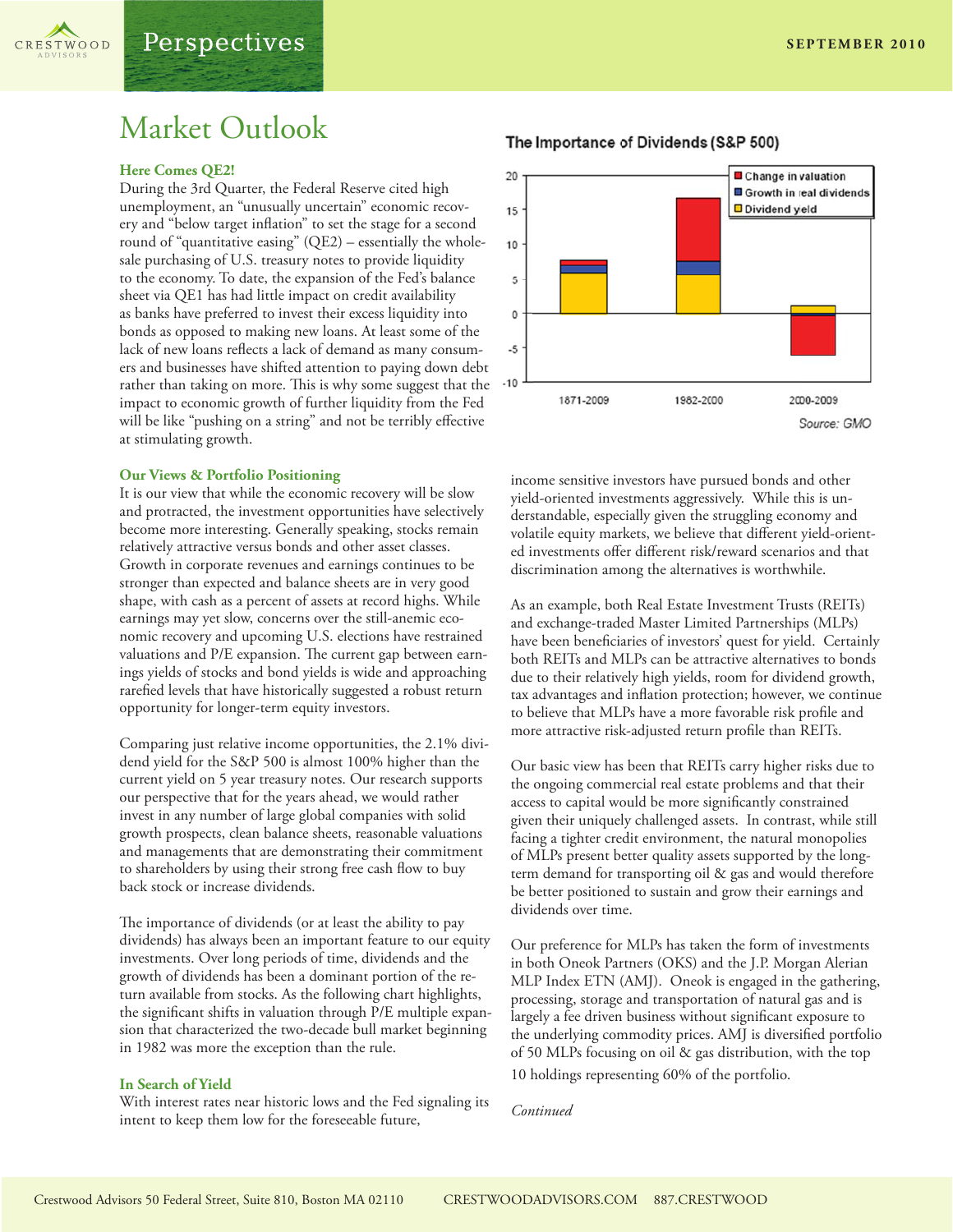Perspectives

The relative performance of these asset classes over the past couple years supports our views. While REITs have enjoyed a strong recovery from the market lows, MLPs have delivered even better returns and were much less volatile through the downturn. While OKS and AMJ no longer carry dividend yields in excess of 10%, their dividends are still attractive at 6%-7% and present a more attractive spread to bonds versus the 3%-4% yields of REITs.

As with REITs & MLPs, high yield (i.e. junk) bonds have also captured the attention of yield-focused investors, especially following the 40% returns of 2009 and 2010 YTD returns of roughly 10%. While today's yield of roughly 9% is certainly attractive, high yield bonds give investors exposure to significant credit risk and higher interest rate risks versus alternatives, we believe it prudent to reduce both these risks during the current environment.

To make matters worse, strong inflows into high yield bonds have resulted in weakened covenants of new bond issues making it easier for lower-quality companies to get capital and potentially increasing the risk of future defaults. We continue to prefer the relative security of senior-secured leveraged loans (i.e. bank loans) given their history of lower defaults and

higher loss recovery. Their LIBOR-based floating interest rates also offer some protection from any increases in interest rates. Bank loans carry similar credit ratings to junk bonds but they are higher in the capital structure, which means investors in bank loans are generally first in line to receive payment before junk bond holders and other creditors should something go wrong. This greater level of security has not hampered returns as, like high yield bonds, bank loans experienced similar 40%+ returns in 2009 and have delivered solid mid-singledigit returns so far in 2010.

We are constantly striving to find attractive long-term investment opportunities for our clients and our continual review of asset classes and individual securities often does not reap immediate rewards. However, as with the case of REITs vs. MLPs and Junk Bonds vs. Bank Loans, this diligence can test the merits of our current holdings and plant the seeds for future investment. A common theme with regards to our research and investment discipline is the necessity for a "margin of safety" to offer some protection from the unexpected and the unavoidable imprecision of our analysis. We believe that both the strict discipline of our process, including target prices for buying and selling, and insisting on a margin of safety will continue to benefit our clients given the still fragile economic recovery.

## Are Bonds Riskier than Stocks?

*"Because interest rates have fallen steadily for almost 30 years, few bond investors can recall more than a temporary period when bonds declined in value. Investors who know history, however, realize that the last time interest rates were at today's levels, bonds went on to decline in value for more than 20 years. What's more, on an inflation-adjusted basis, investors in U.S. Treasuries lost more in those 20 years than stock investors did during the Great Depression!"*

-- An Update from Christopher C. Davis and Kenneth C. Feinberg, Portfolio Managers, Davis Funds Semi-Annual Review 2010

For many who have grown comfortable with the returns of bonds over the past several years, these types of statements can be eye catching. How could bonds be risky? Take the 10 year treasury for example, the yield was 6.45% at the end of 1999 and it currently hovers just under 2.50%. With this decline in interest rates, investors have enjoyed high singledigit and low double-digit returns from bonds during an environment where the S&P 500 delivered negative returns averaging -2.5% per year. The relatively strong returns in bonds together with recent volatile returns in stocks has led to a flood of money into bond mutual funds. This has caused many investors, both "Mom & Pop" and pension funds, to steer clear of the equity markets.

The headlines today suggest that we are in a very uncertain time in the US, with unemployment high, future economic growth uncertain and taxes likely to escalate. Some parallels



could be drawn to the early 1980s, when unemployment hit 10.8% in 1982. GDP growth was -2% in 1982 and headlines proclaimed "The Death of Equities" (Business Week, August 1979). During the challenging decade to follow, inflation averaged 5.1% per year. This suggests that if your groceries cost \$1000 per month in 1980, they cost \$1051 in 1981 and \$1645 per month by the end of 1990. Inflation is damaging, and when it begins to compound it can have a dramatic impact on cost of living and investment returns.

Over the past 30 years, inflation has averaged a bit more than 3.25% per year. Should inflation average a similar level over the next 10 years, investing in treasury bonds at the current 2.47% ensures that investors will actually lose 0.78% per year of purchasing power (after adjusting for inflation).

*Continued*